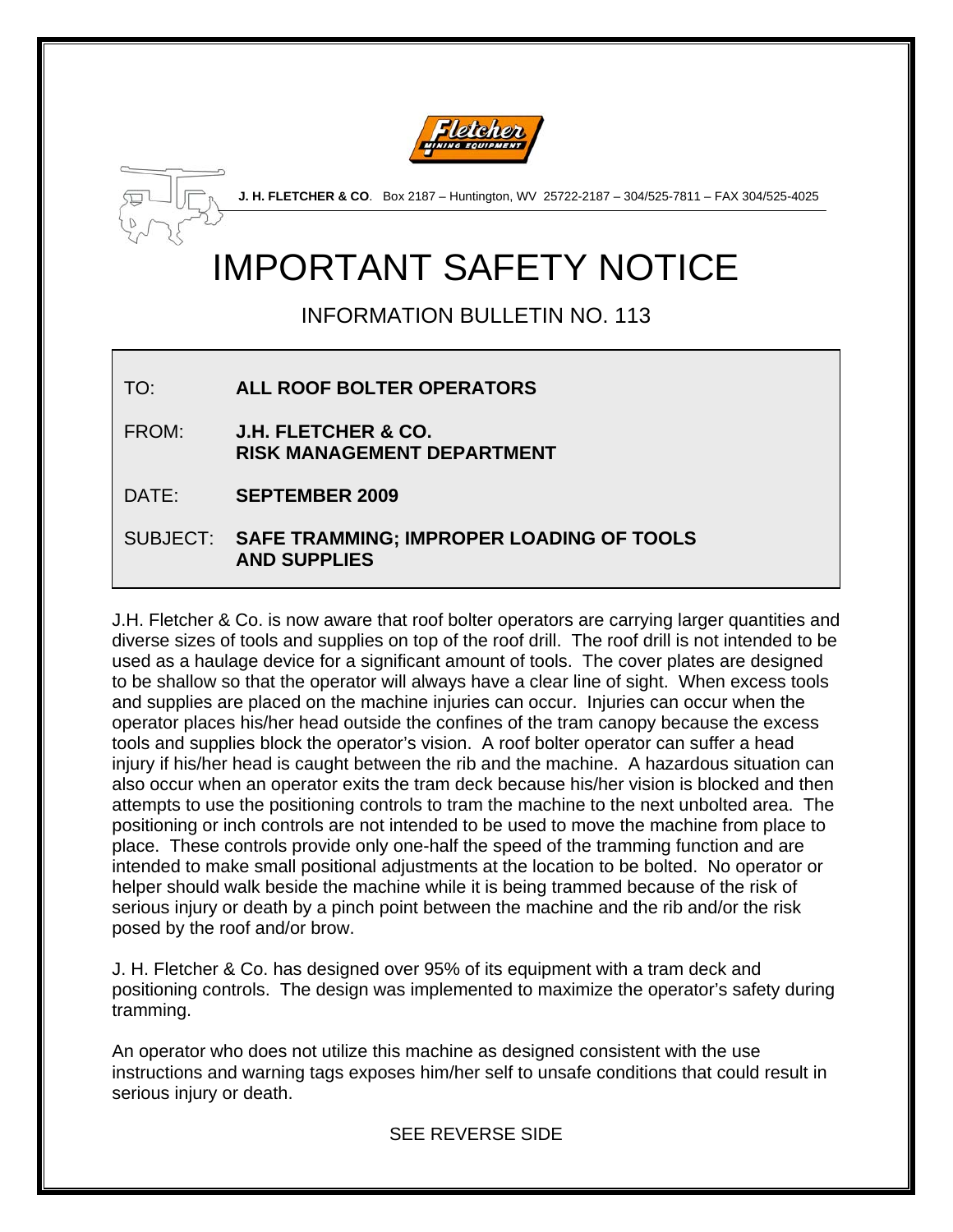Information Bulletin 113 September 2009 Page Two

J.H. Fletcher & Co. is, therefore, requesting that you:

- 1. Reinstruct the operators about the proper use of the tramming control functions.
- 2. Reinstruct the operators about the warning tags on the bolter; specifically tag P/N 159542 in the tram deck.
- 3. Order free tag no. 359670 and install it on the inside top of the tram deck of the roof bolter.
- 4. Instruct the operators that there should never be such a large amount of tools and supplies on the roof drill that it would obstruct visibility when tramming forward or backward.
- 5. Instruct the operators that they should never tram the bolter with any body part outside the tram deck. Display the enclosed posters, part nos. 359695 & 359396, to publicize the hazardous and injurious consequences of such conduct.
- 6. Reinstruct the operators that the positioning controls are  $\frac{1}{2}$  the speed of the tram control levers.
- 7. Use of the positioning controls for anything other than positioning the bolter is counter-productive, hazardous, and could lead to serious injury or death.
- 8. Reinstruct the operator and helper that positioning controls are for setting the machine up for drilling in the working face. On outside control machines the operator and the helper who is on the opposite side of the position controls should never go inby the positioning controls and on inside control walk through machines the helper should stand directly behind the operator in the walk-way until the ATRS is set.
- 9. Instruct the operators and personnel that when resupplying the roof drills that they should never block the operator's sight and that all tools and supplies should be kept within the confines of the cover plates.
- 10. Cover plates may have added hooks, gussets, plates, etc. that could affect what is carried on the machine. Attachments to the cover plates not approved by Fletcher constitute a material modification of the Fletcher design and may be hazardous to operators because they may facilitate and encourage storing excessive amounts of material on the machine.

If visibility during tramming becomes a problem for any reason, J.H. Fletcher & Co. has tram extensions and cylinders to increase the height of the tram canopy. Raising the canopy may be the easiest and most effective approach to ensure that the operator maintains adequate visibility if the mine height will permit it.

J.H. Fletcher & Co. considers this an immediate notice that should be discussed with all roof bolting machine operators and others who may come in contact with the machine.

If you no longer own this Fletcher equipment, we ask that you pass this bulletin on to the new owner so that machine safety can be promoted.

If you have any questions, please do not hesitate to contact David Cooper (304) 525-7811, or [dcooper@jhfletcher.com](mailto:dcooper@jhfletcher.com).

THIS DOCUMENT, WHOLE OR IN PART, MAY NOT BE REPRODUCED IN ANY FORM WITHOUT THE PERMISSION OF J.H. FLETCHER & CO. CONTACT THE RISK MANAGEMENT DEPARTMENT